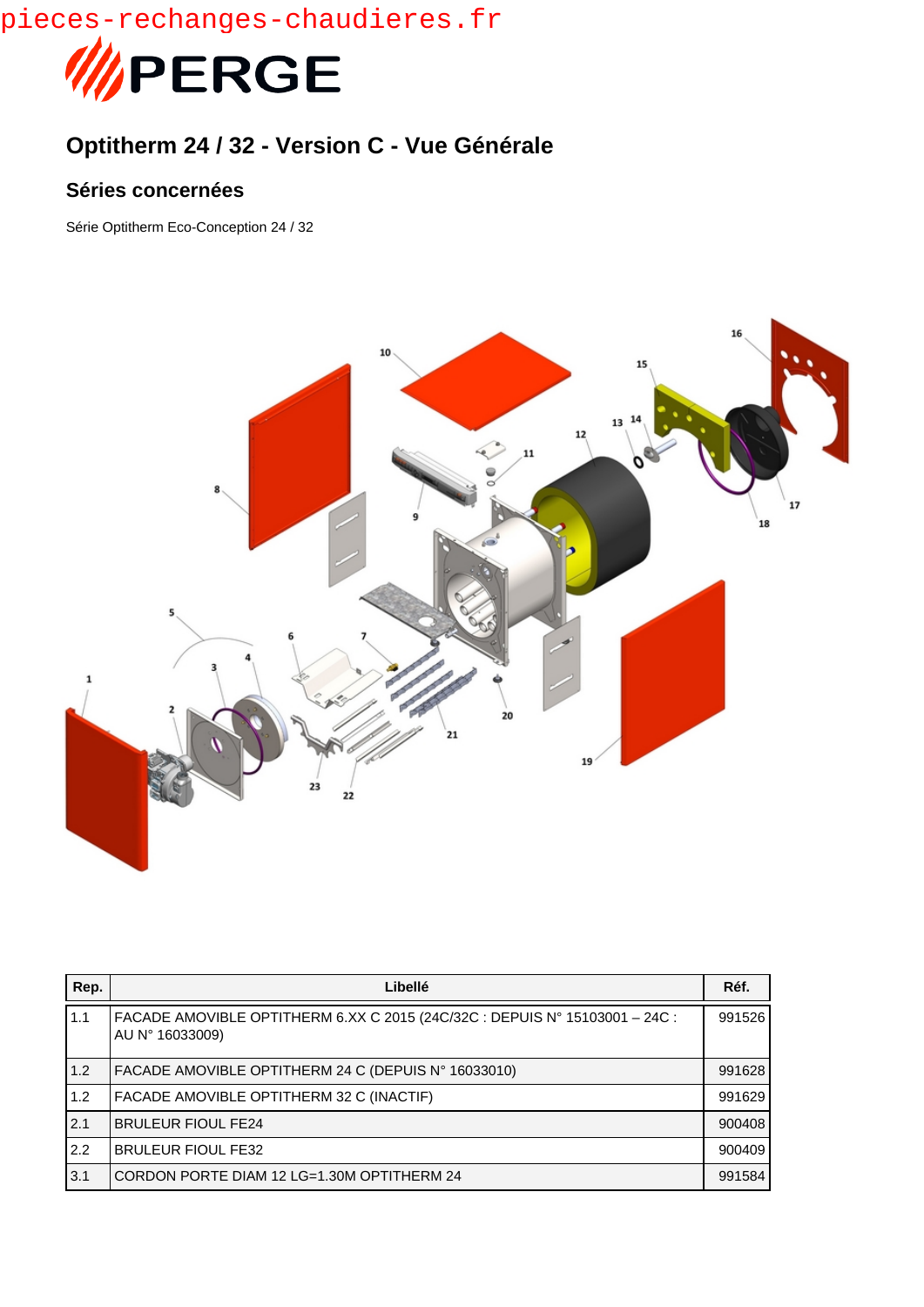

| 3.2            | CORDON PORTE DIAM 12 LG=1.45M OPTITHERM 32                                                                     | 991585 |
|----------------|----------------------------------------------------------------------------------------------------------------|--------|
| 4.1            | <b>ISOLANT PORTE FOYER OPTITHERM 24</b>                                                                        | 991586 |
| 4.2            | <b>ISOLANT PORTE FOYER OPTITHERM 32</b>                                                                        | 991587 |
| 5.1            | PORTE FOYER COMPLETE OPTITHERM 24                                                                              | 991588 |
| 5.2            | PORTE FOYER COMPLETE OPTITHERM 32                                                                              | 991589 |
| 6.1            | CHICANE 4EME PARCOURS OPTITHERM 24                                                                             | 991590 |
| 6.2            | CHICANE 4EME PARCOURS OPTITHERM 32                                                                             | 991591 |
| $\overline{7}$ | <b>VIDANGE OPTITHERM</b>                                                                                       | 991592 |
| 8.1            | PANNEAU LATERAL (COTE GAUCHE) OPTITHERM 6.XX C 2015 (24C/32C : DEPUIS N°<br>$15103001 - 24C$ : AU N° 16033009) | 991532 |
| 8.2            | PANNEAU LATERAL (COTE GAUCHE) OPTITHERM 24/32 C (24C : DEPUIS N° 16033010)                                     | 991632 |
| 9.1            | TABLEAU ELECTRIQUE EQUIPE OPTITHERM 24 C (VOIR COMPOSANTS DANS VUE<br>DETAILLEE)                               | 991656 |
| 9.2            | TABLEAU ELECTRIQUE EQUIPE OPTITHERM 32 C (VOIR COMPOSANTS DANS VUE<br>DETAILLEE)                               | 991593 |
| 10.1           | CAPOT OPTITHERM 6.XX 2015 (24C/32C : DEPUIS N° 15103001 - 24C : AU N° 16033009)                                | 991534 |
| 10.2           | CAPOT OPTITHERM 24 C / 24 B90 (DEPUIS N° 16033010)                                                             | 991638 |
| 10.3           | CAPOT OPTITHERM 32 C / 24 B150 / 32 B150 (INACTIF)                                                             | 991639 |
| 11             | JOINT TORIQUE R26 (Q=3) BALLON 5.90/6.150                                                                      | 990630 |
| 12.1           | <b>ISOLANT CORPS DE CHAUFFE X.25</b>                                                                           | 990326 |
| 12.2           | <b>ISOLANT CORPS DE CHAUFFE 6.35</b>                                                                           | 991928 |
| 13             | JOINT COLLECTEUR SUPERIEUR DUOTHERM OPTI 5-6                                                                   | 990594 |
| 14             | PIQUAGE CENTRAL OPTITHERM                                                                                      | 991594 |
| 15.1           | <b>ISOLANT ARRIERE OPTITHERM 24</b>                                                                            | 991595 |
| 15.2           | <b>ISOLANT ARRIERE OPTITHERM 32</b>                                                                            | 991596 |
| 16.1           | ARRIERE OPTITHERM 6.25 2015 (Du N° 15103001 AU N° 16033009)                                                    | 991524 |
| 16.2           | ARRIERE OPTITHERM 6.35 2015 (DEPUIS N° 15103001)                                                               | 991608 |
| 16.3           | ARRIERE OPTITHERM 24 C (DEPUIS N° 16033010)                                                                    | 991640 |
| 16.4           | ARRIERE OPTITHERM 32 C (INACTIF)                                                                               | 991641 |
| 17.1           | BUSE DE FUMEE + CORDON OPTITHERM 5.25 / 6.25                                                                   | 990659 |
| 17.2           | BUSE DE FUMEE + CORDON OPTITHERM 6.35                                                                          | 990660 |
| 18             | CORDON BUSE FUMEE L=1.32M                                                                                      | 990267 |
| 19.1           | PANNEAU LATERAL (COTE DROIT) OPTITHERM 6.XX C 2015 (24C/32C : DEPUIS N°<br>15103001 - 24C : AU N° 16033009)    | 991531 |
| 19.2           | PANNEAU LATERAL (COTE DROIT) OPTITHERM 24/32 C (24C : DEPUIS N° 16033010)                                      | 991633 |
| 20             | PIED REGLABLE (Q=4) C30.00/40.00/B300 (Q=4)                                                                    | 990007 |
| 21.1           | TURBULATEUR (Q=6) OPTITHERM 24                                                                                 | 991597 |
| 21.2           | TURBULATEUR (Q=8) OPTITHERM 32                                                                                 | 991598 |
| 22.1           | CHICANE INTERTUBE (Q=1+4+2) OPTITHERM 24 (Jeu complet)                                                         | 991599 |
| 22.2           | CHICANE INTERTUBE (Q=3+2+4) OPTITHERM 32 (JEU COMPLET)                                                         | 991600 |